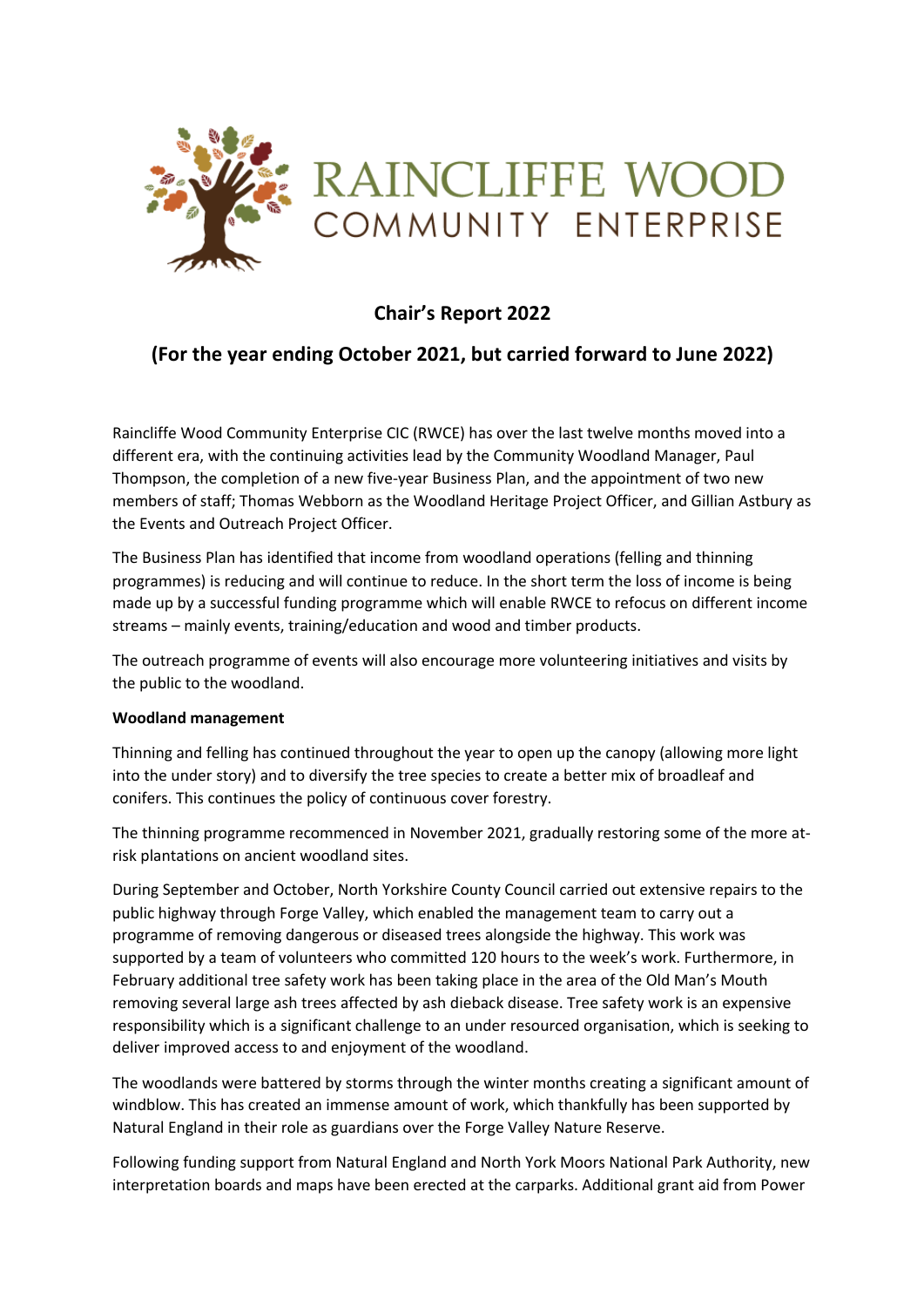to Change has also enabled the car parks to be more accessible by resurfacing and filling potholes, increasing parking capacity, creating disabled parking bays and removing old rotting fencing.

### **Volunteering**

The volunteering activity has increased considerably, and an indication of the varied volunteering projects include;

- A number of community litter picks in partnership with Keep Scarborough Tidy.
- An Ancient Tree Survey in collaboration with the Woodland Trust
- Tree safety inspections along public rights of way with trained volunteers
- Charcoal making by carrying out a burn using a cast iron kiln in collaboration with the Scarborough Conservation Volunteers
- Controlled vegetation clearance to include Himalayan Balsam which is in danger of spreading into the Forge Valley Nature Reserve
- Managing the meadows, maintenance of the public bridleways and controlling snowberry
- Students from Graham School also assisted in removing snowberry encroaching into Forge Valley
- Clearing non-native rhododendron and shrubby honeysuckle preventing it from choking native trees
- A joint initiative with the Scarborough Field Naturalists Society to install bird boxes to attract spotted flycatchers into Raincliffe Wood
- A water vole monitoring initiative, using floating rafts along the River Derwent

Sirius Minerals Foundation has awarded RWCE a Capital and Training Grant which will enable volunteers to deliver essential work safety such as managing dangerous trees and transporting tools and equipment to site.

# **Health, Wellbeing and Education**

Our Woodland Wellbeing Walks continue and are proving to be very popular, bringing together people from a whole range of backgrounds and abilities to appreciate the woodland atmosphere and to explore the network of footpaths.

A significant grant has been awarded by the HEY Smile Foundation through the Humber and North Yorkshire Health and Care Partnership and further supported by the North York Moors National Park Authority through their Farming in Protected Landscapes scheme to deliver a programme of green social prescribing through woodland heritage craft workshops aimed at people with mild to moderate mental health difficulties. Green social prescribing is the practice of supporting people to engage in nature-based interventions & activities to improve their mental and physical health. We will do this by providing opportunities to meet new people, learn new skills and spend time in nature.

# **Events**

Establishing Raincliffe and Forge Valley Woods as the principal south eastern gateway into the North York Moors National Park has become a key objective of RWCE as we launch our new events programme supported by the National Lottery Heritage Fund as part of the Platinum Jubilee celebrations. Gillian Astbury's appointment as the Events and Outreach Project Officer will enable this objective to be realised over the next two years as we bring all parts of the community together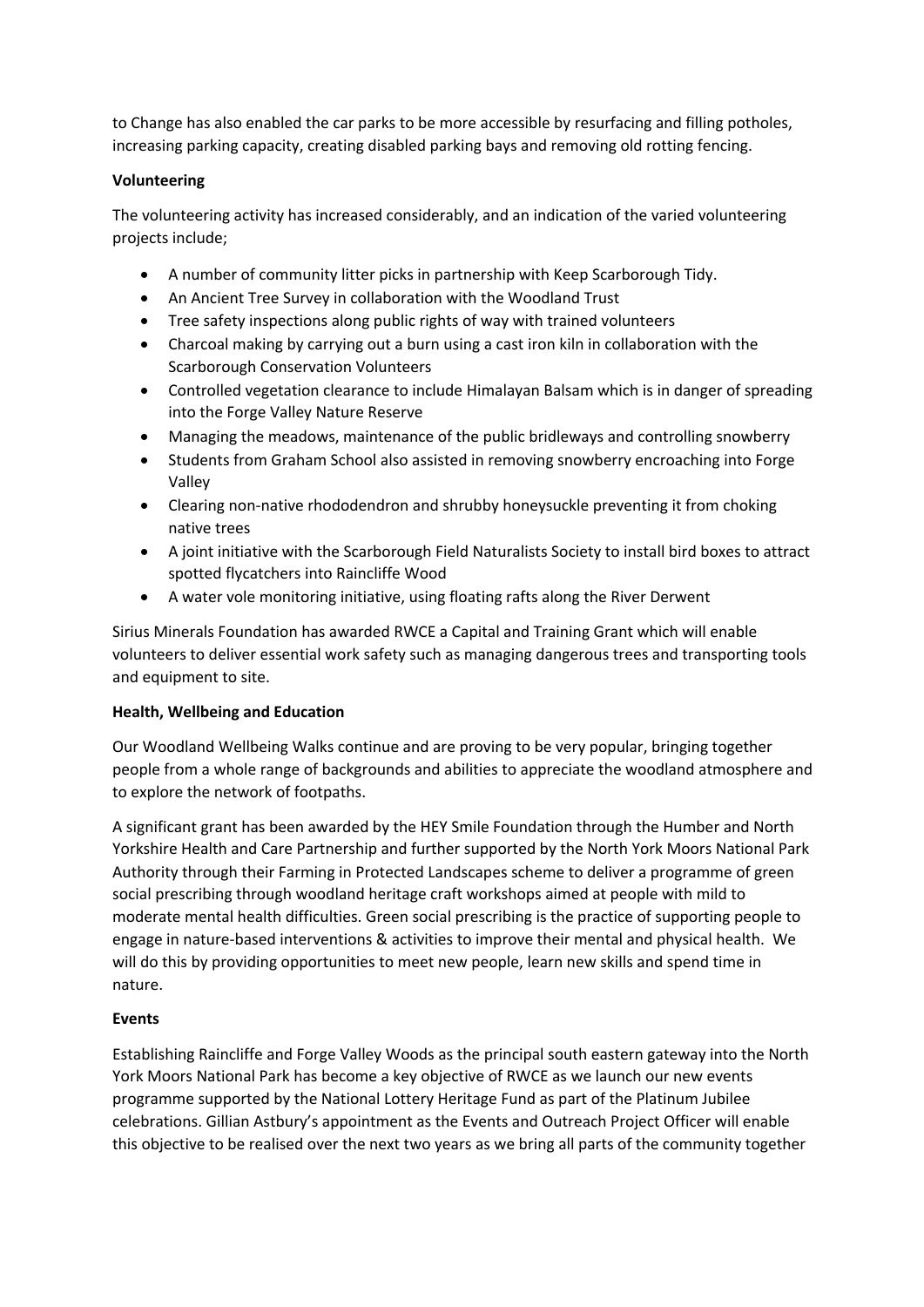to help them reconnect with the nature on their doorstep. Forthcoming outreach activities will include:

- Guided walks highlighting the important heritage, geology and ecology of the community woodland
- Craft workshops
- Family events
- Outdoor education visits for local schools and colleges
- The creation of a youth ambassador group of Young Rangers
- The creation of digital resources to enable us to take the woodland to those who cannot physically visit the site

The Directors will continue to explore ways of improving foot and cycle access from Scarborough to the woodland and in the longer term the possibility of a visitor and education centre as a gateway into the National Park.

## **Forge Valley Nature Reserve (SSSI)**

RWCE continue to work in close partnership with Natural England to manage the National Nature Reserve. A number of joint task days have been delivered managing the species rich meadows and the dangerous trees within the Forge Valley, with particular support with the significant threat posed by ash dieback.

## **Fundraising**

Paul Thompson and some of the Directors, to include Julia Clark, have been working hard to secure funding for the wide variety of projects required to effectively manage a large freely accessible public green space, and deliver our organisational objectives.

A wide range of funding bodies have provided support to RWCE over the past 12 months. These include;

Power to Change North York Moors National Park Authority The National Lottery Community Fund DEFRA (Countryside Stewardship Hier Tier scheme) HEY Smile (Humber and North Yorkshire Health and Care Partnership) Natural England Sirius Minerals Foundation Yorkshire Water Locality Budget from SBC Councillors Woodland Heritage Scarborough Borough Council

# **Media & Communications**

We continue to produce our quarterly newsletter for our Membership and subscribers.

RWCE made its debut with BBC Radio 4, Radio York and Look North on the somewhat unlikely subject of fly tipping which is a blight which even affects some of the more secluded woodland habitats. Following our recent fundraising success, we have also been featured in the Yorkshire Post, Woodland Heritage and Living North magazine.